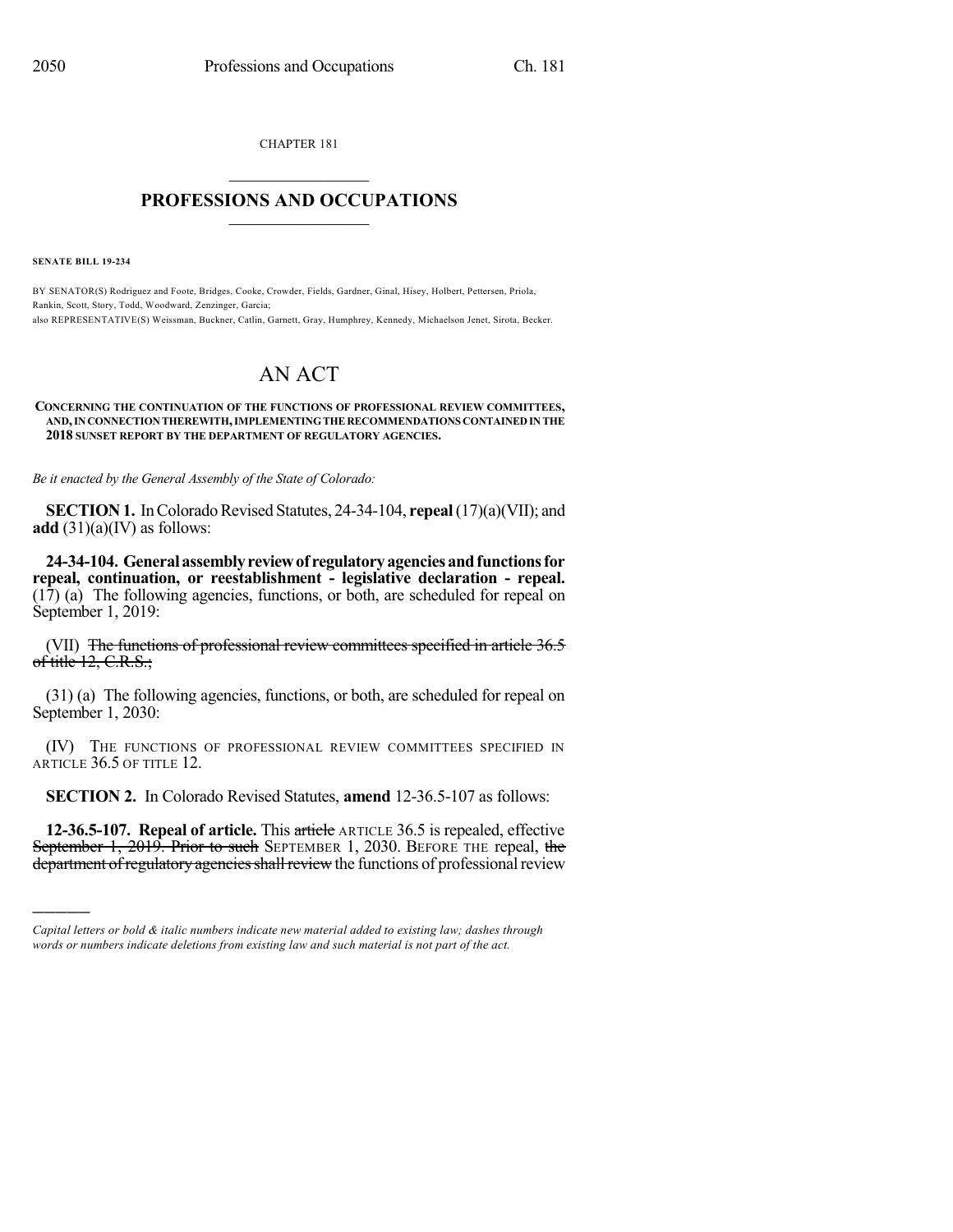committees and the committee on anticompetitive conduct ARE SCHEDULED FOR REVIEW in accordance with section 24-34-104. C.R.S.

**SECTION 3.** In Colorado Revised Statutes, 12-36.5-102, **amend** the introductory portion,  $(7)(a)$  introductory portion,  $(7)(a)(V)$ , and  $(7)(b)$ ; and **add** $(5.5)$ as follows:

**12-36.5-102. Definitions.** As used in this article ARTICLE 36.5, unlessthe context otherwise requires:

(5.5) "ORIGINAL SOURCE DOCUMENT"MEANS ANY SEPARATE WRITTEN DOCUMENT CREATED OR PREPARED IN THE ORDINARY COURSE OF BUSINESS THAT IS NOT OTHERWISE PRIVILEGED OR CONFIDENTIAL, INCLUDING ELECTRONIC RECORDS AND ELECTRONIC COMMUNICATIONS, CONTAINING FACTUAL INFORMATION RELATING SOLELY TO THE INDIVIDUAL PATIENT IN INTEREST IN A CIVIL ACTION THAT IS NOT CREATED OR PREPARED AS PART OF THE PROFESSIONAL REVIEW ACTIVITIES OR CREATED BY OR AT THE DIRECTION OF A PROFESSIONAL REVIEW COMMITTEE.

(7) (a) "Records" means any and all written, electronic, or oral communications by any person arising from any activities of a professional review committee, including a governing board, established by an authorized entity under this article ARTICLE 36.5 or by the agent or staff thereof, including any:

(V) Recordings or transcripts of proceedings, minutes, formal recommendations, decisions, exhibits, and other similar items or documents related to professional review activities or the committee on anticompetitive conduct and typically constituting the records of administrative proceedings.

(b) "Records" does not include any written, electronic, or oral communications by any person that are otherwise available from a source outside the scope of professional review activities, including medical records and other health information, INCIDENT REPORTS PREPARED IN THE ORDINARY COURSE OF BUSINESS, AND RELEVANT HOSPITAL OR FACILITY POLICIES, PROCEDURES, AND PROTOCOLS,OR OTHER ORIGINAL SOURCE DOCUMENTS.

**SECTION 4.** In Colorado Revised Statutes, 12-36.5-104, **amend** (3) and (13); **repeal**  $(7)(f)$ ; and **add**  $(2.7)$  and  $(17)$  as follows:

**12-36.5-104. Establishment of professional review committees - function rules.** (2.7) A PROFESSIONAL REVIEW COMMITTEE OF A HOSPITAL LICENSED OR CERTIFIED BY THE DEPARTMENT OF PUBLIC HEALTH AND ENVIRONMENT PURSUANT TO SECTION 25-1.5-103 (1)(a) IS ENCOURAGED TO APPOINT A CONSUMER TO SERVE AS A NONVOTING MEMBER OF THE PROFESSIONAL REVIEW COMMITTEE, SO LONG AS THE CONSUMER COMPLIES WITH THE HOSPITAL'S CONFLICT OF INTEREST POLICIES, ENTERS INTO A CONFIDENTIALITY AGREEMENT ACCEPTABLE TO THE HOSPITAL, AND ENTERS INTO A BUSINESS ASSOCIATE AGREEMENT IN ACCORDANCE WITH THE FEDERAL "HEALTH INSURANCE PORTABILITY AND ACCOUNTABILITY ACT OF 1996", PUB.L. 104-191, AS AMENDED.

(3) A utilization and quality control peer review IMPROVEMENT organization, as defined pursuant to 42 U.S.C. sec. 1320c-1, or any other organization performing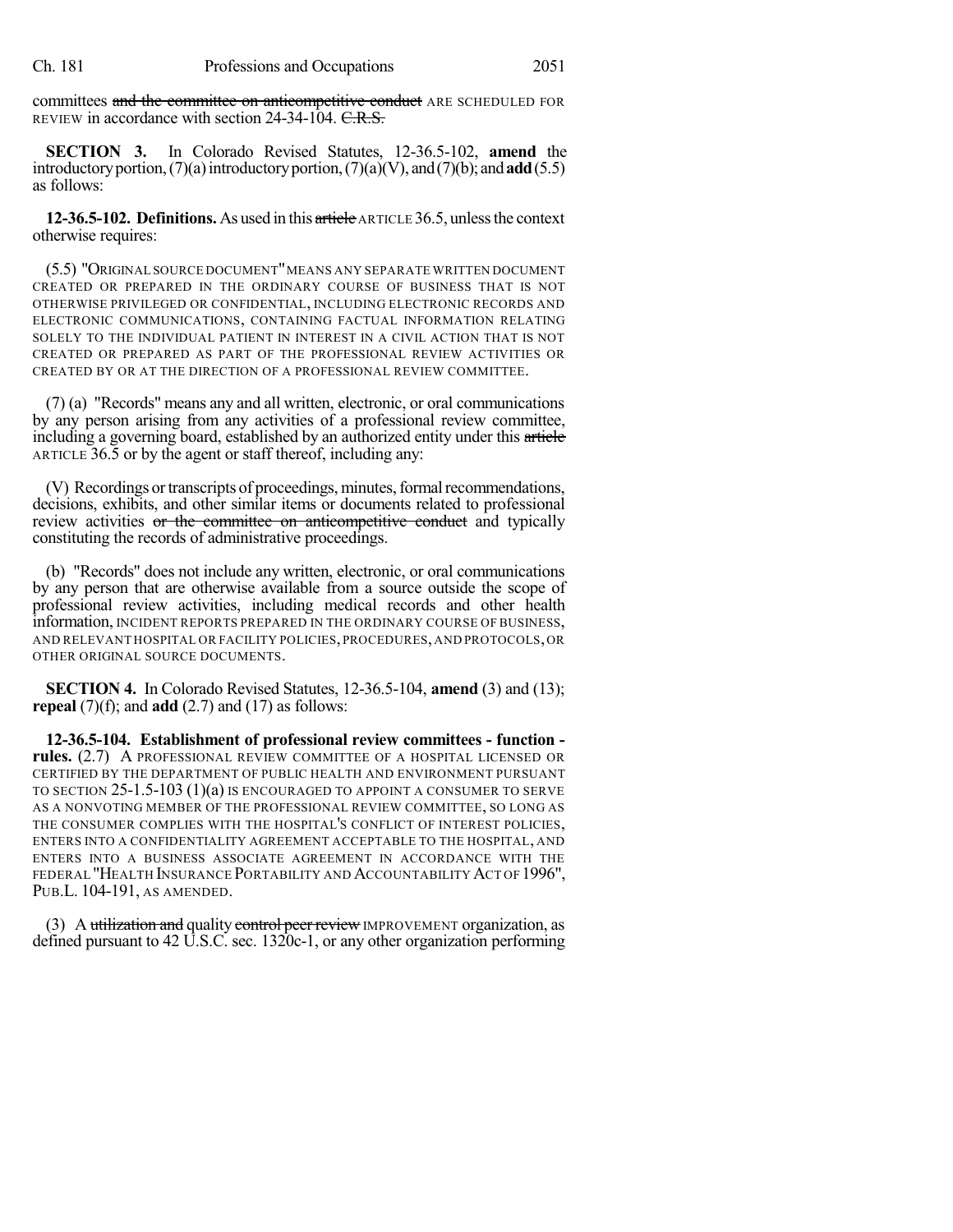similar review services under federal or state law is an approved professional review committee under this article ARTICLE 36.5.

(7) The written bylaws, policies, or procedures of any professional review committee for persons licensed under article 36 of this title or licensed under article 38 of this title and granted authority as advanced practice nurses must provide for at least the following:

(f) The professional review committee shall forward a copy of any recommendations made pursuant to paragraph (d) of this subsection (7) promptly to the medical board if the subject of the investigation is licensed under article 36 of this title, or to the nursing board if the subject of the investigation is licensed under article 38 of this title and granted authority as an advanced practice nurse.

(13) Responding to a subpoena or disclosing or sharing of otherwise privileged records and information pursuant to subsection (10), (11), or (12) of this section does not constitute a waiver of the privilege specified in  $\frac{\text{parameter of}}{\text{mean}}$  of subsection  $(10)$  SUBSECTION (10)(a) of this section or a violation of the confidentiality requirements of subsection (15) of this section. Records provided to any governmental agency, including the department of public health and environment, the committee on anticompetitive conduct, the medical board, and the nursing board pursuant to subsection (10) or (11) of this section are not public records subject to the "Colorado Open Records Act", part 2 of article 72 of title 24. C.R.S. A person providing the records to an authorized entity or its professional review committee or governing board, the department of public health and environment, the committee on anticompetitive conduct, the medical board, the nursing board, CMS, the Joint Commission, or other governmental agency is entitled to the same immunity from liability as provided under section 12-36.5-105 for the disclosure of the records.

(17) (a) ORIGINAL SOURCE DOCUMENTS ARE NOT PROTECTED FROM SUBPOENA, DISCOVERY,OR USE IN ANY CIVIL ACTION MERELY BECAUSE THEY WERE CONSIDERED BY OR PRESENTED TO A PROFESSIONAL REVIEW COMMITTEE. ORIGINAL SOURCE DOCUMENTS ARE SUBJECT TO SUBPOENA OR DISCOVERY ONLY FROM THE ORIGINAL SOURCES AND ARE PROTECTED FROM SUBPOENA OR DISCOVERY FROM THE PROFESSIONAL REVIEW FILES OF A PROFESSIONAL REVIEW COMMITTEE OF AN AUTHORIZED ENTITY EXCEPT AS PROVIDED BELOW:

(I) UPON SUBPOENA OR REQUEST FOR DISCOVERY FOR ORIGINAL SOURCE DOCUMENTS, AN AUTHORIZED ENTITY SHALL PROVIDE A LOG OF ALL ORIGINAL SOURCE DOCUMENTS CONTAINED IN THE AUTHORIZED ENTITY'S PROFESSIONAL REVIEW FILES INCLUDING THE SOURCE AND NATURE OF EACH ORIGINAL SOURCE DOCUMENT;

(II) THE INDIVIDUAL PATIENT IN INTEREST IN A CIVIL ACTION BY SUCH PERSON, NEXT FRIEND, OR LEGAL REPRESENTATIVE MAY SUBPOENA OR SEEK DISCOVERY OF ANY ORIGINAL SOURCE DOCUMENT IDENTIFIED ON THE AUTHORIZED ENTITY'S PROFESSIONAL REVIEW COMMITTEE LOG ONLY IF THE ORIGINAL SOURCE DOCUMENT WAS NOT PRODUCED IN RESPONSE TO A PRIOR SUBPOENA OR DISCOVERY REQUEST TO THE ORIGINAL SOURCE; AND

(b) THIS SUBSECTION (17) DOES NOT RELIEVE ANY PARTY OF THEIR OBLIGATION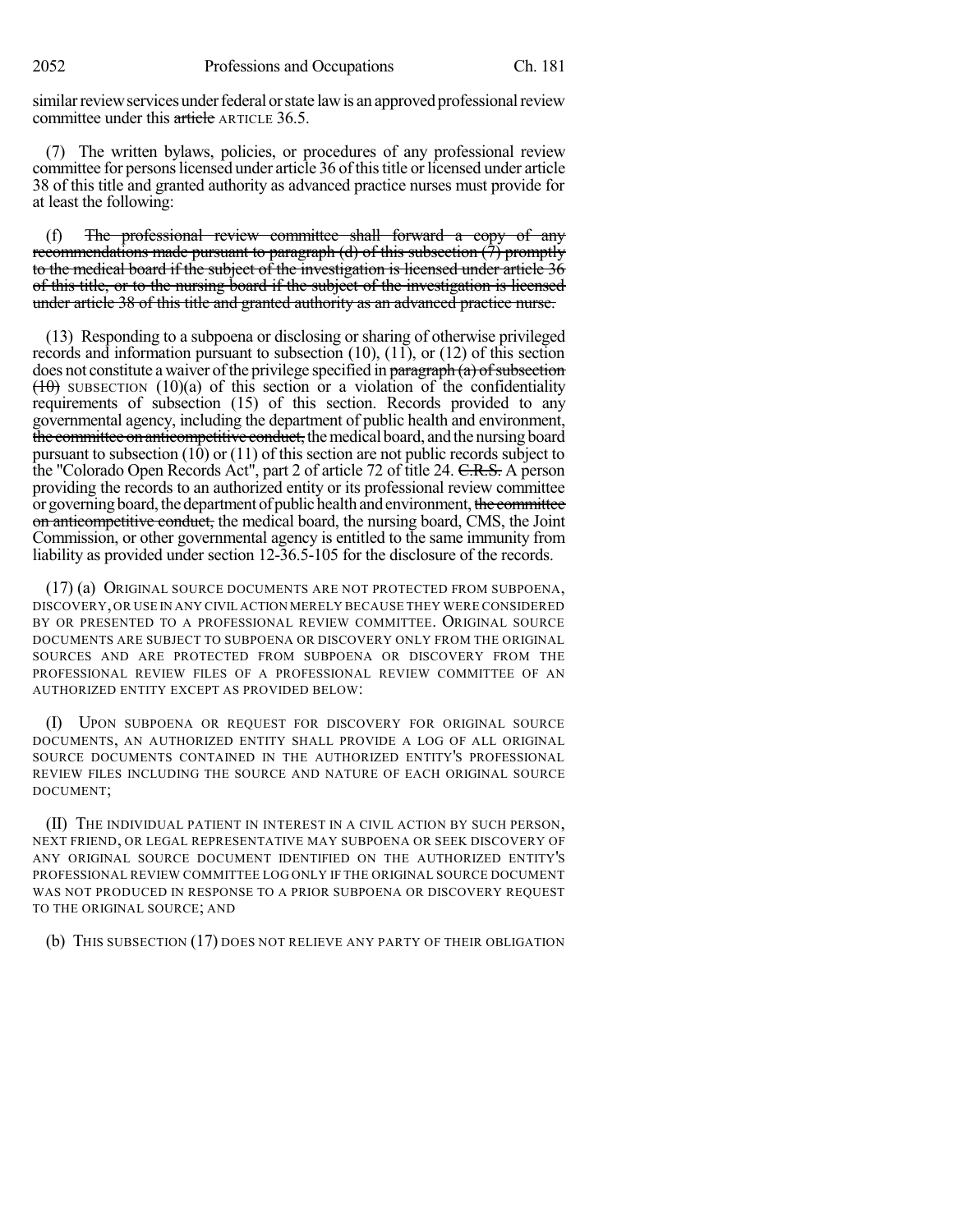UNDER THE COLORADO RULES OF CIVIL PROCEDURE.

**SECTION 5.** In Colorado Revised Statutes, 12-36.5-104.6, **amend** (2) introductory portion and (4); and **add** (2)(a.5) and (2)(c)(IV) as follows:

**12-36.5-104.6. Governing boards to register with division - annual reports - aggregation and publication of data - definition - rules.** (2) Each governing board that establishes or uses one or more professional review committees to review the practice of persons licensed under article 36 of this title TITLE 12 or licensed under article  $3\bar{8}$  of this title TITLE 12 and granted authority as advanced practice nurses shall:

(a.5) UPDATE THE GOVERNING BOARD'S INFORMATION, AS SPECIFIED BY THE DIVISION BY RULE IN ACCORDANCE WITH SUBSECTION  $(4)(a)$  of this section, with THE DIVISION ANNUALLY, INCLUDING WHETHER THE GOVERNING BOARD IS CURRENTLY ENGAGED IN A PROFESSIONAL REVIEW ACTIVITY OR INTENDS TO ENGAGE IN A PROFESSIONAL REVIEW ACTIVITY IN THE FUTURE;

(c)(IV) THE IDENTITY OF THE GOVERNING BOARD REPORTING THE DATA AND THE DATA REPORTED PURSUANT TO THIS SUBSECTION  $(2)(c)$  OR SUBSECTION  $(2)(b)$  OF THIS SECTION MAY BE KNOWN TO THE DIVISION.

(4) The division:

- (a) Shall adopt rules to:
- (I) Implement this section;

(II) DETERMINE THE DE-IDENTIFIED INFORMATION REGARDING INVESTIGATIONS AND OUTCOMES A GOVERNING BOARD IS REQUIRED TO REPORT; AND

(III) ESTABLISH A PROCESS TO REMOVE A GOVERNING BOARD FROM THE REGISTRY WHEN THE GOVERNING BOARD IS NO LONGER REQUIRED TO REGISTER WITH THE DIVISION PURSUANT TO THIS SECTION; and

(b) May collect a reasonable registration fee to recover its direct and indirect costs of administering the registration and publication systems required by this section.

**SECTION 6.** In Colorado Revised Statutes, **amend** as relocated by House Bill **19-1172** 12-30-209 as follows:

**12-30-209. Repeal of part.** This part 2 isrepealed, effective September 1, 2019 2030. Before the repeal, the functions of professional review committees are scheduled for review in accordance with section 24-34-104.

**SECTION 7.** In Colorado Revised Statutes, 12-30-202, **amend as relocated by House Bill 19-1172** (8)(b); and **add as relocated by House Bill 19-1172** (6.5) as follows:

**12-30-202. Definitions.** As used in this part 2, unless the context otherwise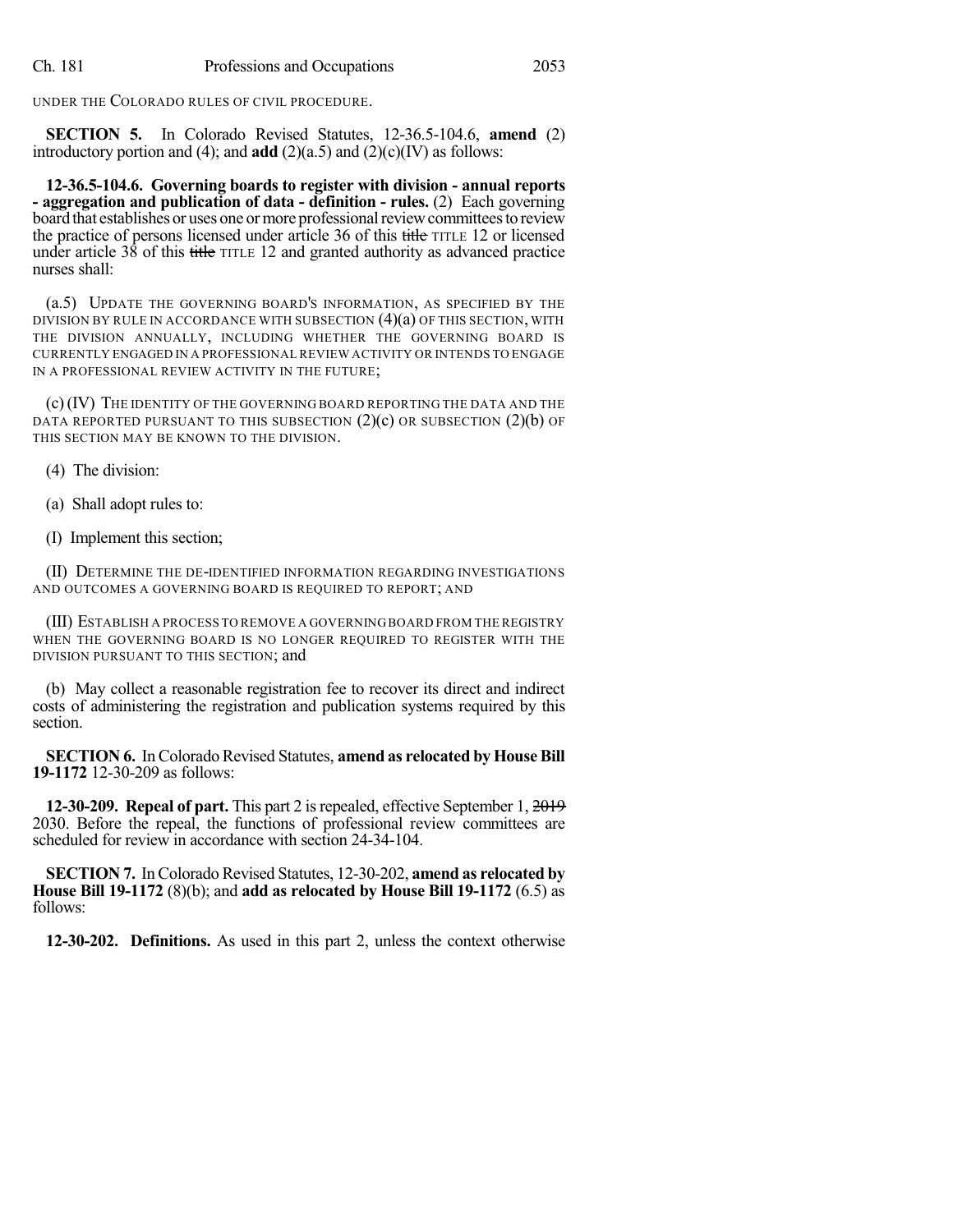requires:

(6.5) "ORIGINAL SOURCE DOCUMENT"MEANS ANY SEPARATE WRITTEN DOCUMENT CREATED OR PREPARED IN THE ORDINARY COURSE OF BUSINESS THAT IS NOT OTHERWISE PRIVILEGED OR CONFIDENTIAL, INCLUDING ELECTRONIC RECORDS AND ELECTRONIC COMMUNICATIONS, CONTAINING FACTUAL INFORMATION RELATING SOLELY TO THE INDIVIDUAL PATIENT IN INTEREST IN A CIVIL ACTION THAT IS NOT CREATED OR PREPARED AS PART OF THE PROFESSIONAL REVIEW ACTIVITIES OR CREATED BY OR AT THE DIRECTION OF A PROFESSIONAL REVIEW COMMITTEE.

(8) (b) "Records" does not include any written, electronic, or oral communications by any person that are otherwise available from a source outside the scope of professional review activities, including medical records and other health information, INCIDENT REPORTS PREPARED IN THE ORDINARY COURSE OF BUSINESS, AND RELEVANT HOSPITAL OR FACILITY POLICIES, PROCEDURES, AND PROTOCOLS, OR OTHER ORIGINAL SOURCE DOCUMENTS.

**SECTION 8.** In Colorado Revised Statutes, 12-30-204, **repeal as relocated by House Bill 19-1172** (8)(f); and **add as relocated by House Bill 19-1172** (3.5) and (18) as follows:

**12-30-204. Establishment of professional review committees - function rules.** (3.5) A PROFESSIONAL REVIEW COMMITTEE OF A HOSPITAL LICENSED OR CERTIFIED BY THE DEPARTMENT OF PUBLIC HEALTH AND ENVIRONMENT PURSUANT TO SECTION 25-1.5-103 (1)(a) IS ENCOURAGED TO APPOINT A CONSUMER TO SERVE AS A NONVOTING MEMBER OF THE PROFESSIONAL REVIEW COMMITTEE, SO LONG AS THE CONSUMER COMPLIES WITH THE HOSPITAL'S CONFLICT OF INTEREST POLICIES, ENTERS INTO A CONFIDENTIALITY AGREEMENT ACCEPTABLE TO THE HOSPITAL, AND ENTERS INTO A BUSINESS ASSOCIATE AGREEMENT IN ACCORDANCE WITH THE FEDERAL "HEALTH INSURANCE PORTABILITY AND ACCOUNTABILITY ACT OF 1996", PUB.L. 104-191, AS AMENDED.

(8) The written bylaws, policies, or procedures of any professional review committee for personslicensed under article 240 ofthistitle 12or advancedpractice nurses must provide for at least the following:

(f) The professional review committee shall forward a copy of any recommendations made pursuant to subsection  $(8)(d)$  of this section promptly to the medical board if the subject of the investigation is licensed under article 240 of this title 12, or to the nursing board if the subject of the investigation is an advanced practice nurse.

(18) (a) ORIGINAL SOURCE DOCUMENTS ARE NOT PROTECTED FROM SUBPOENA, DISCOVERY,OR USE IN ANY CIVIL ACTION MERELY BECAUSE THEY WERE CONSIDERED BY OR PRESENTED TO A PROFESSIONAL REVIEW COMMITTEE. ORIGINAL SOURCE DOCUMENTS ARE SUBJECT TO SUBPOENA OR DISCOVERY ONLY FROM THE ORIGINAL SOURCES AND ARE PROTECTED FROM SUBPOENA OR DISCOVERY FROM THE PROFESSIONAL REVIEW FILES OF A PROFESSIONAL REVIEW COMMITTEE OF AN AUTHORIZED ENTITY EXCEPT AS PROVIDED BELOW:

(I) UPON SUBPOENA OR REQUEST FOR DISCOVERY FOR ORIGINAL SOURCE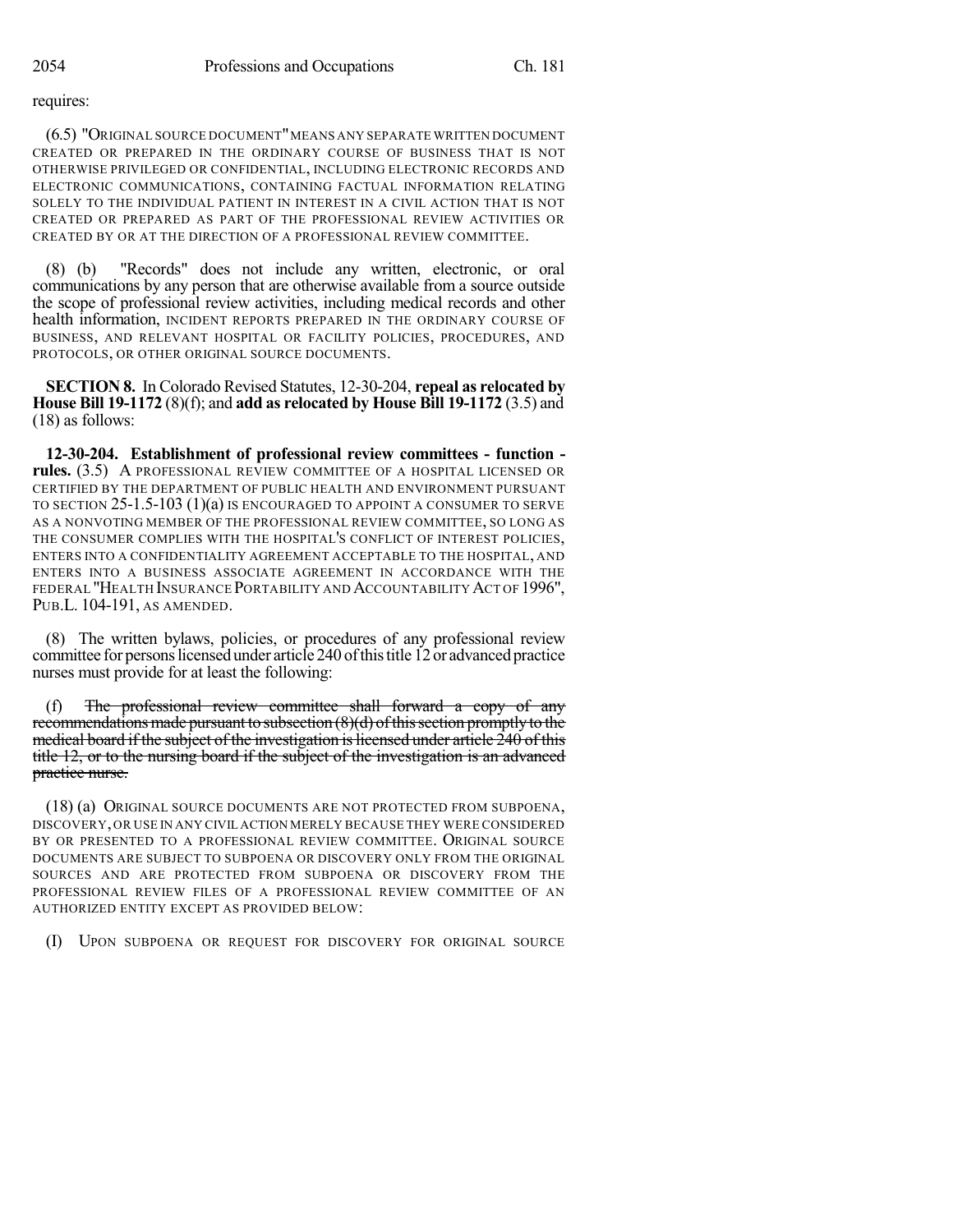DOCUMENTS, AN AUTHORIZED ENTITY SHALL PROVIDE A LOG OF ALL ORIGINAL SOURCE DOCUMENTS CONTAINED IN THE AUTHORIZED ENTITY'S PROFESSIONAL REVIEW FILES INCLUDING THE SOURCE AND NATURE OF EACH ORIGINAL SOURCE DOCUMENT;

(II) THE INDIVIDUAL PATIENT IN INTEREST IN A CIVIL ACTION BY SUCH PERSON, NEXT FRIEND, OR LEGAL REPRESENTATIVE MAY SUBPOENA OR SEEK DISCOVERY OF ANY ORIGINAL SOURCE DOCUMENT IDENTIFIED ON THE AUTHORIZED ENTITY'S PROFESSIONAL REVIEW COMMITTEE LOG ONLY IF THE ORIGINAL SOURCE DOCUMENT WAS NOT PRODUCED IN RESPONSE TO A PRIOR SUBPOENA OR DISCOVERY REQUEST TO THE ORIGINAL SOURCE; AND

(b) THIS SUBSECTION (18) DOES NOT RELIEVE ANY PARTY OF THEIR OBLIGATION UNDER THE COLORADO RULES OF CIVIL PROCEDURE.

**SECTION 9.** In Colorado Revised Statutes, 12-30-206, **amend as relocated by House Bill 19-1172** (4); and **add** (2)(a.5) and (2)(c)(IV) as follows:

**12-30-206. Governing boards to register with division - annual reports aggregation and publication of data - definition - rules.** (2) Each governing board that establishes or uses one or more professional review committees to review the practice of persons licensed under article 240 of this title 12 or of advanced practice nurses shall:

(a.5) UPDATE THE GOVERNING BOARD'S INFORMATION, AS SPECIFIED BY THE DIVISION BY RULE IN ACCORDANCE WITH SUBSECTION (4)(a) OF THIS SECTION, WITH THE DIVISION ANNUALLY, INCLUDING WHETHER THE GOVERNING BOARD IS CURRENTLY ENGAGED IN A PROFESSIONAL REVIEW ACTIVITY OR INTENDS TO ENGAGE IN A PROFESSIONAL REVIEW ACTIVITY IN THE FUTURE;

(c)(IV) THE IDENTITY OF THE GOVERNING BOARD REPORTING THE DATA AND THE DATA REPORTED PURSUANT TO THIS SUBSECTION  $(2)(c)$  OR SUBSECTION  $(2)(b)$  OF THIS SECTION MAY BE KNOWN TO THE DIVISION.

(4) The division:

(a) Shall adopt rules to:

(I) Implement this section;

(II) DETERMINE THE DE-IDENTIFIED INFORMATION REGARDING INVESTIGATIONS AND OUTCOMES A GOVERNING BOARD IS REQUIRED TO REPORT; AND

(III) ESTABLISH A PROCESS TO REMOVE A GOVERNING BOARD FROM THE REGISTRY WHEN THE GOVERNING BOARD IS NO LONGER REQUIRED TO REGISTER WITH THE DIVISION PURSUANT TO THIS SECTION; and

(b) May collect a reasonable registration fee to recover its direct and indirect costs of administering the registration and publication systems required by this section.